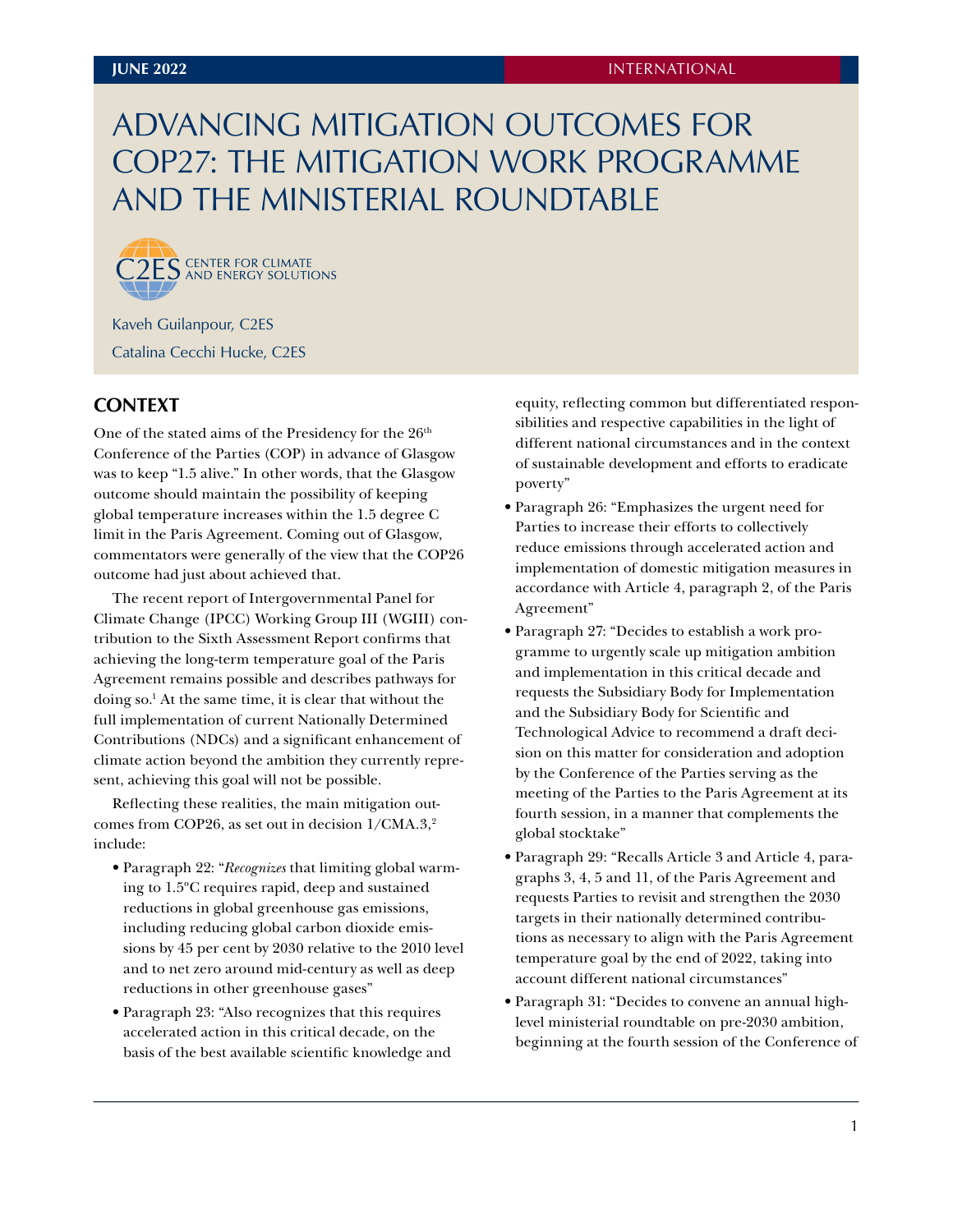<span id="page-1-0"></span>the Parties serving as the meeting of the Parties to the Paris Agreement"

- Paragraph 32: "Urges Parties that have not yet done so to communicate, by the fourth session of the Conference of the Parties serving as the meeting of the Parties to the Paris Agreement, long-term low greenhouse gas emission development strategies referred to in Article 4, paragraph 19, of the Paris Agreement towards just transitions to net zero emissions by or around mid-century, taking into account different national circumstances"
- Paragraph 36: "Calls upon Parties to accelerate the development, deployment and dissemination of technologies, and the adoption of policies, to transition towards low-emission energy systems, including by rapidly scaling up the deployment of clean power generation and energy efficiency measures, including accelerating efforts towards the phasedown of unabated coal power and phase-out of inefficient fossil fuel subsidies, while providing targeted support to the poorest and most vulnerable in line with national circumstances and recognizing the need for support toward a just transition"

Given the mitigation outcomes from COP26 and the context of the latest reports of the IPCC, expectations will be high for COP27 in Sharm-el-Sheikh to deliver a clear signal of progress on mitigation ambition and implementation. There will also be expectations that the Ministerial Roundtable (MRT) and Mitigation Work Programme (MWP) will accelerate enhanced mitigation action, including on the basis of the global picture presented by the United Nations Framework Convention on Climate Change (UNFCCC) synthesis reports on NDCs and long-term low greenhouse gas emission development strategies (LTS).

Delivering on these expectations will be an important measure of success at COP27. At the same time, COP27 will also need to show progress in areas aside from mitigation, including the work coming out of Glasgow that is not mandated to deliver in Sharm-el-Sheikh.

This note focuses on how to effectively deliver the Glasgow mandates on the MWP and the MRT.

## **PAST EXPERIENCE**

As the Glasgow work is taken forward, it will be important to avoid reinventing the wheel. It also needs to be borne in mind that agreeing the MWP at COP27 will involve the adoption of a process decision (and not a substantive outcome). This is nothing new to the UNFCCC, and there are well known choices that will have to be made about the conduct and modalities of the MWP.

Similarly, the UNFCCC is well accustomed to hosting ministerial roundtables.

In that context, inspiration could be sought from past experience. For example, at COP23, Parties decided that the COP24 stocktake on pre-2020 implementation and ambition would use a format similar to the 2018 Talanoa Dialogue. The stocktake was structured in two parts: a technical meeting in the first week of COP24 and a high-level meeting in the second week of COP24. Furthermore, Parties decided that the COP24 stocktake, would consider, inter alia:

- the inputs of the COP, the Conference of the Parties serving as the meeting of the Parties to the Kyoto Protocol (CMP), the Subsidiary Body for Implementation (SBI), the Subsidiary Body for Scientific and Technological Advice (SBSTA), the constituted bodies under the Convention and the Kyoto Protocol, and the operating entities of the Financial Mechanism
- the mitigation efforts of Parties in the pre-2020 period
- the provision of support in the pre-2020 period
- the work of the Marrakech Partnership for Global Climate Action, which includes the summaries for policymakers of the technical examination processes and the yearbooks on climate action prepared by the High-Level Champions (HLCs).

Additional stocktakes on pre-2020 implementation and ambition were held at COP24 and COP25.

In 2020, the UN Climate Dialogues hosted a virtual roundtable on pre-2020 implementation and ambition.[3](#page-7-0) The roundtable was set up to start with short ice-breaker presentations.[4](#page-7-0) Participants provided updates on the status of pre-2020 implementation and ambition, considering aspects relating to mitigation, adaptation, and means of implementation. Following these presentations, participants engaged in focused discussions that, based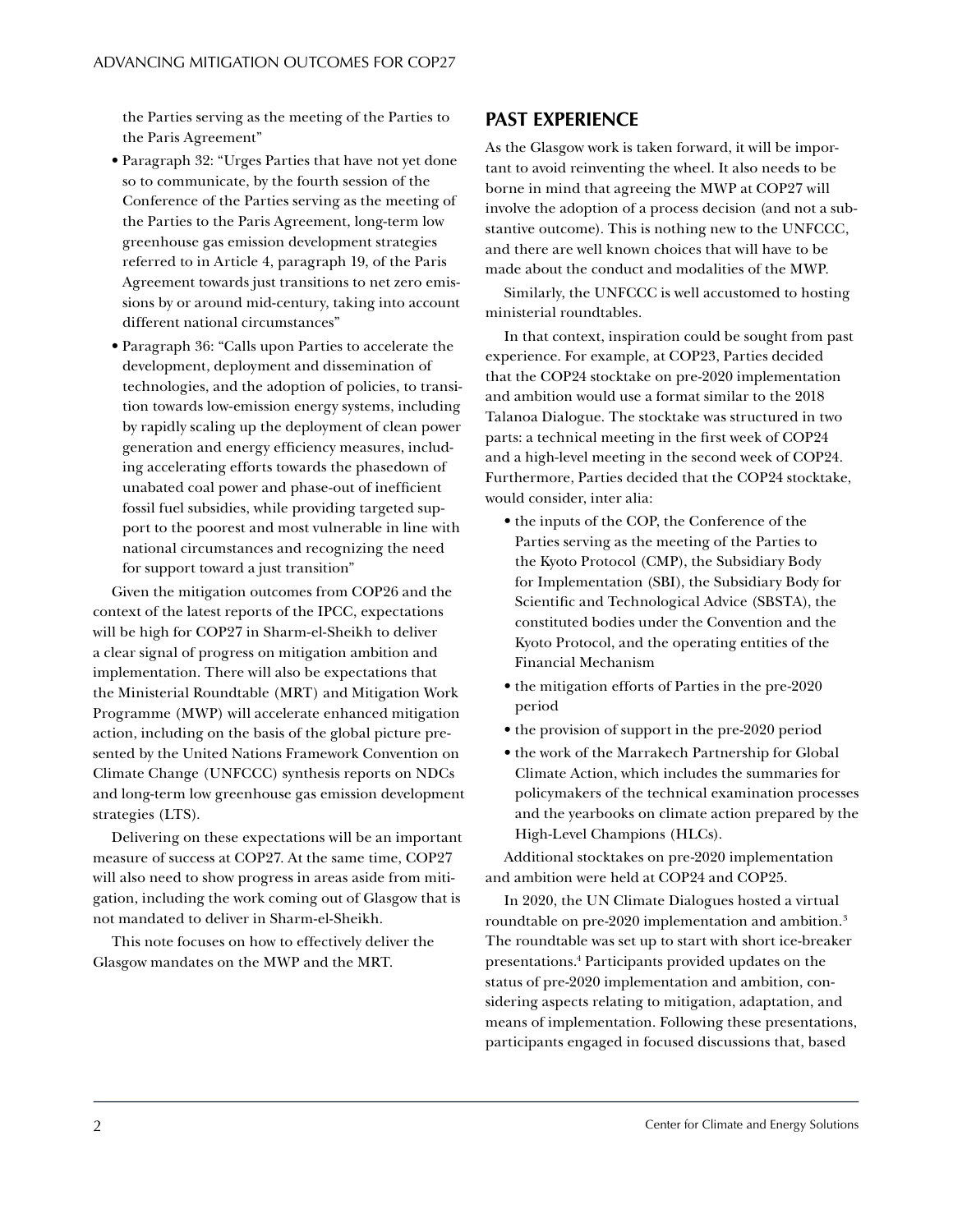<span id="page-2-0"></span>on pre-2020 experiences, addressed good practices and lessons learned for accelerating greenhouse gas emission reduction, strengthening resilience, and mobilizing support, including climate finance and shifting financial flows toward low greenhouse gas emissions and climateresilient development. A representative mix of Parties and non-Party stakeholders (NPS) were invited to participate in the ministerial discussion and the roundtable was livestreamed.

Additionally, other past processes could provide inspiration for how to organize the MWP and the MRT, such as:

- The technical process and political segment of the Talanoa Dialogue at COP22, which was organized around the guiding questions of: "Where are we? Where do we want to go? How do we get there?["5](#page-7-0)
- The groundbreaking 2019 UN Climate Action Summit, which invited Parties and NPS to explore solutions to advance climate ambition across mitigation, adaptation & resilience, and finance.[6](#page-7-0) The adaptation work was co-led by the United Kingdom and Egypt, now COP26 Presidency and incoming COP27 Presidency, respectively, both of whom might have valuable experience to share.

## **THE MITIGATION WORK PROGRAMME**

#### **CONTEXT OF THE MWP**

Considering the recent IPCC reports, the MWP will be a key part of maintaining the momentum on mitigation coming out of COP26; it is also a critical expected deliverable for COP27. The 56th session of the UNFCCC Subsidiary Bodies (SBs) meetings in June will be an important moment toward agreeing the MWP in Sharm el-Sheikh.

At the same time, and as noted above, it is important to recognize that COP27 is only expected to deliver a procedural decision to operationalize the MWP. By itself, this decision will not respond to the more urgent expectations generated in light of the IPCC WGIII report. There seems to be some confusion and false expectations, including among NPS and civil society, that the MWP will achieve immediate results.

In that context it should be recalled that, as noted above, delivering on the MWP is not the only mandate coming out of COP26, and COP27 will need to show progress and deliver in relation to these other mandates as well, including in relation to NDC updates, LTS, and implementation. The next UNFCCC NDC synthesis report must reflect that urgency by showing progress on mitigation action. Effective use of the SBs, as well as fora outside the UNFCCC, is needed to make progress in relation to these mandates as well.

The COP26 mandate does not provide any guidance in relation to the MWP, other than it is to "…*urgently scale up mitigation ambition and implementation in this critical decade … in a manner that complements the global stocktake.*" Parties have yet to decide how the MWP should do this.

The issue of the MWP will be taken up at the 56th Subsidiary Bodies Session in June (SB56) under a joint SBI and SBSTA agenda item[.7](#page-7-0) Recently, SBSTA and SBI scenario notes were published indicating that a pair of co-facilitators would be designated to help guide discussions on the work program's scope and modalities.[8](#page-7-0) It will be important for the MWP to add value to and complement the global stocktake (GST) and not lead to duplication of efforts, as highlighted by Parties during the informal consultations with heads of delegation convened by the COP26 and 27 Presidencies in April 2022.

The MWP will need to deliver on both aspects of its mandate—namely, scaling up ambition and implementation in this critical decade—and will need to effectively contribute to an overall narrative of commitment to doing so. To be practical, the MWP will also need to look at how to reduce greenhouse gas emissions while not negatively impacting economic growth.

#### **GENERAL MWP DESIGN CONSIDERATIONS**

While the design and adoption of the MWP will require negotiation, once established, the MWP itself should not be a forum for negotiation or political discussion, which would be duplicative and unhelpful in delivering on its mandate. Related to this, the MWP should respect existing mandates under the Paris Agreement and avoid replicating other processes under the UNFCCC. The MWP should also respect national sovereignty—including in relation to the updating of NDCs.

Moreover, the MWP should be flexible and capable of adapting over time to address emerging priorities.

The challenges (and opportunities) posed by delivering on the mitigation mandates coming out of COP26,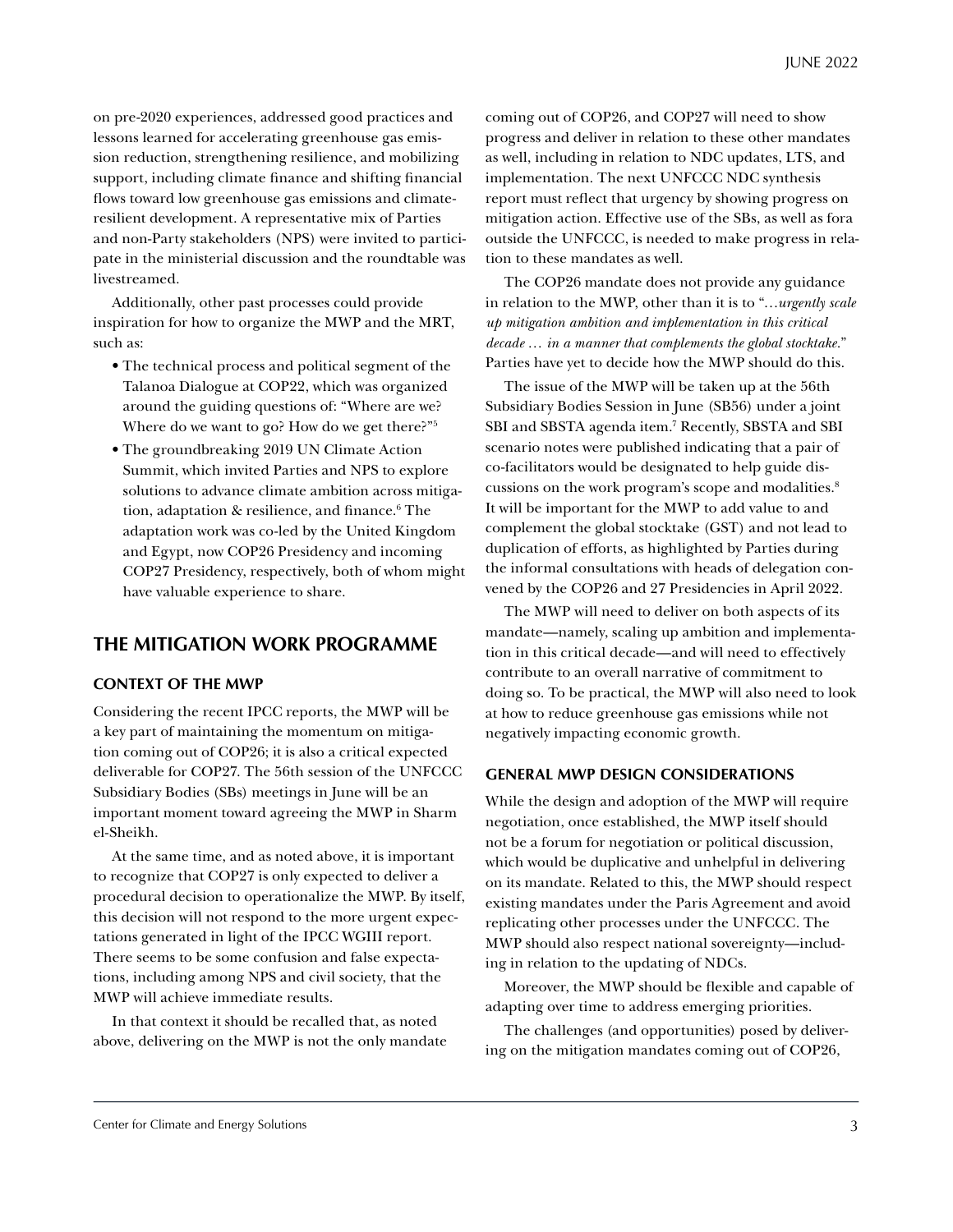<span id="page-3-0"></span>including in relation to the MWP, could be conceptually arranged in three tiers: (i) the strategic, which engages global political governance and sets goals at the national level; (ii) domestic policymaking; and (iii) technology and solutions development.

The middle tier—domestic policymaking—is critical to implementation, and arguably poses the greatest challenges, which are greatest in developing countries seeking to transition to low-carbon economies. As such, this tier should be a key focus—arguably the main focus—of the MWP, given the urgency of using this decisive decade effectively to transition to net-zero.

Aside from implementation, the MWP will also need to be effective in scaling up ambition—and as such, its work should also inform the updating of NDCs in line with the goals of the Paris Agreement.

To be most effective, the MWP could usefully aim to:

- generate discussions that are facilitative, constructive, innovative, and catalytic
- be inclusive and ensure a diversity of participation, including by policymakers and implementers
- generate clear signals that support national processes and are of practical use to the domestic policymaking
- explore, elucidate, and highlight the greatest, most cost-effective and scalable mitigation opportunities/ potential, as well as enable practical pathways to help countries implement their NDCs and identify scope for enhanced action, including by:
	- hosting thematic workshops
	- sharing of best practice and lessons learned, including in relation to overcoming challenges
	- considering sectoral approaches
	- effectively involving NPS and the HLCs
	- considering a regional approach
	- drawing on the work of the HLCs (e.g., Climate Action Pathways and 2030 Breakthroughs)
	- developing a menu of best practice and approaches as examples
- track progress against commitments made by Parties and NPS outside of the formal multilateral process and explore how they might form part of NDC updates
- address issues of equity and sustainable development
- explore synergies with adaptation
- take into account the latest science
- involve external expertise, as appropriate.

The MWP could include a series of thematic workshops or similar settings to highlight cutting-edge approaches (both policies and technologies) that are proven to work. A good starting point for themes to explore would be those listed in paragraph 36 of decision 1/CMA.3, namely:

"[…] accelerate the development, deployment and dissemination of technologies, and the adoption of policies, to transition towards lowemission energy systems, including by rapidly scaling up the deployment of clean power generation and energy efficiency measures, including accelerating efforts towards the phasedown of unabated coal power and phase-out of inefficient fossil fuel subsidies, while providing targeted support to the poorest and most vulnerable in line with national circumstances and recognizing the need for support towards a just transition."

Another possibility would be for the MWP to consider in more depth some of the suggestions made in the latest IPCC reports. In dedicated chapters, the WGIII report identifies mitigation opportunities in: the energy sector; cities; transport; buildings; industry; agriculture, forestry, and other land uses; and food systems. For instance, solar and wind energy, electrification of urban systems and green infrastructure, energy efficiency and demand-side management, improved forest and crop/grassland management, and reduced food waste and loss are becoming increasingly cost effective, and are generally supported by the public, enabling deployment in many regions.<sup>[9](#page-7-0)</sup> The report also ties together cross-sectoral aspects, including the assessment of cost and potential, demandside aspects, and carbon dioxide removal.<sup>10</sup>

It would also be useful to consider how global resources could be pooled beyond national boundaries to facilitate, scale, and share the benefits of the most impactful and cost-effective mitigation action. At the same time, it will be important to be mindful of past assessments (e.g., the UN Environment Programme gap reports), and consider why—beyond only issues related to means of implementation—countries have not taken up identified opportunities.

However the MWP is organized, having a 'forward looking' perspective—as described above—will be vital.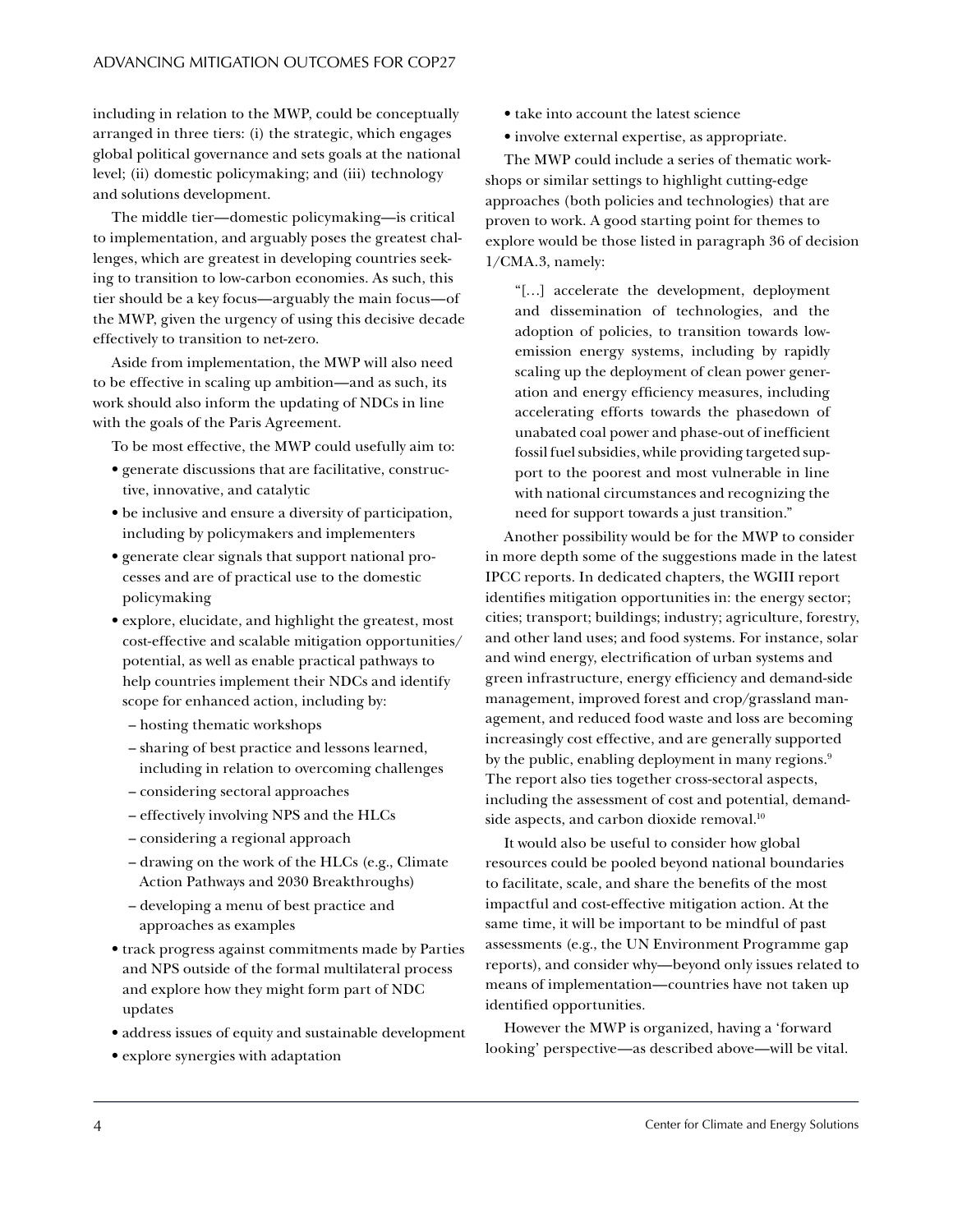One of the perennial challenges of UNFCCC processes that address issues outside of the immediate negotiations process is 'how to get the right people around the table.' Despite the steady rise of the importance and prominence of the action agenda, delegations (particularly those of limited resources and capacity) understandably prioritize bringing negotiators to UNFCCC sessions, including COPs, in order to engage with mandated deliverables.

But to effectively speak to domestic policymaking processes, the MWP will need to: (i) attract domestic policymakers and practitioners to participate (perhaps by hosting some events intersessionally); or (ii) it will need to generate outputs that are useful and command the interest of relevant stakeholders, even if they do not participate directly in the GST. In any event, it is widely acknowledged that Glasgow signaled the start of an important transition from negotiations to implementation—and so presents an opportunity in the wider context to consider issues of purpose, design, and participation at UNFCCC sessions.

It will also be important for the MWP to be actionoriented and be more than a talk shop. The challenge will be how to make the MWP facilitative and operate outside the negotiations dynamic, and yet link to the formal UNFCCC process such that Parties invest in the process and it leads to concrete outcomes. Lessons need to be learned from other processes in that regard. The strength of the link and accountability to the MRT process could be important, and differentiate the MWP from previous efforts, such as the Technical Expert Meeting on Mitigation (TEM-M) process under 'workstream II' prior to 2020.

#### **LINK TO THE GLOBAL STOCKTAKE**

On the relationship between the MWP and the GST, it will be important to respect their respective mandates in particular that the MWP should "complement" the GST process, and so presumably not duplicate tasks. This invites consideration of how the two processes are, or should be, different, and how the MWP could add value.

On differences, the GST has a wider mandate, covering adaptation and means of implementation, as well as cross cutting issues, such as equity. The GST also operates according to the five-year heartbeat of the Paris Agreement and is explicitly linked to updating

and enhancing formal commitments under the Paris Agreement (including NDCs) in a nationally determined manner. Furthermore, the GST will likely be a more political and negotiations-orientated process than the MWP.

The MWP, on the other hand, has a mandate clearly focused on mitigation in terms of enhancement of ambition and implementation *in this decade*, and would usefully avoid duplicating political discussions and negotiating dynamics. There is also no direct link between the MWP and enhancement of formal commitments under the Paris Agreement. However, a link is established between the MWP and the GST in the Glasgow mandate.

The MWP could generate outputs that feed into the GST process and reinforce its forward-looking aspects, including through the technical dialogues. The MWP could therefore focus on areas that may not be comprehensively covered by the GST, such as a deep systemic examination of opportunities by sector, as opposed to the GST's silos of mitigation, adaptation, and means of implementation. And while the focus of the GST will be on NDC updates in 2025, the MWP could highlight opportunities for near-term enhancement of ambition and implementation.

Additionally, the MWP could submit a report to inform the third technical dialogue under the GST, including with a focus on identifying mitigation opportunities that could be immediately implemented.

#### **LINK TO THE MINISTERIAL ROUNDTABLE**

The MRT presents an important opportunity to hold the MWP accountable—and so focus minds and efforts on making it relevant, useful, and effective. The MWP could report to the MRT on an annual basis, setting out its work, progress, and recommendations.

Thought should also be given as to how the MRT could support the GST process. Outputs from the MRT and other ministerial convenings at COPs (e.g., on finance) could feed into the GST process.

### **THE MINISTERIAL ROUNDTABLE**

COP26 established an annual MRT on pre-2030 mitigation ambition but offered no further guidance on how these meetings should be organized or conducted, what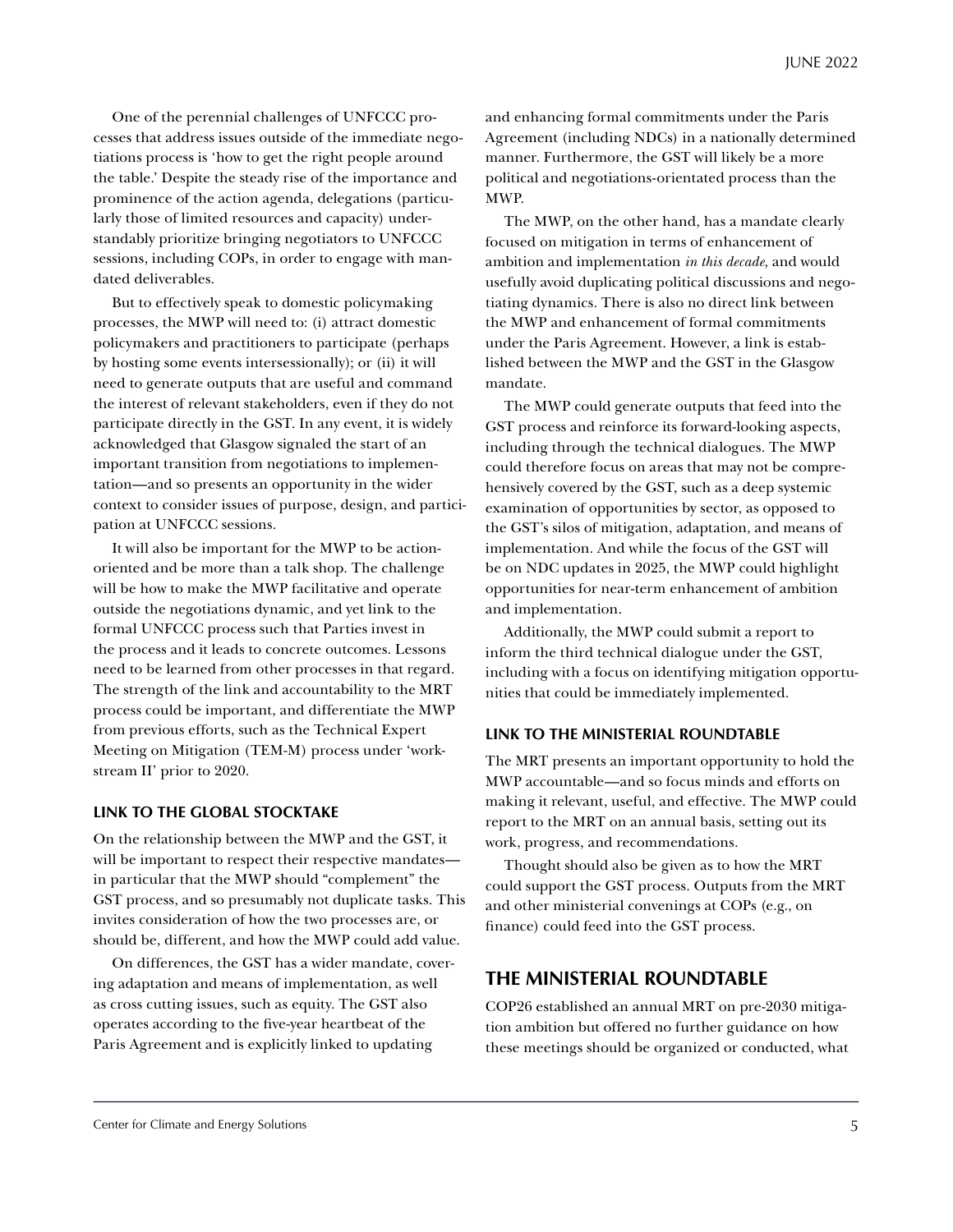## **Box 1**

Elements of the CMA decision to be adopted on the MWP could specify:

- duration of the MWP
- number of meetings to be held
- details regarding organization of meetings, including:
	- governance
	- under the CMA? SBs? Ad hoc? Under the COP Presidency?
- whether to request for submissions ahead of meetings
- terms of reference for the MWP:
	- identification of challenges and opportunities
	- sharing of best practice in relation to both implementation and enhancement of ambition; an exchange of views on policy measures
	- examination of implementation and ambition by key sectors, including through the lens of challenges and opportunities; sectoral benchmarks
	- role and participation NPS, including the work of the High-Level Champions (e.g., pathways and 2030 breakthroughs)
	- tracking progress, of multilateral commitments made by Parties as well as commitments made by NPS and transnational commitments beyond the multilateral process, including with a view to identifying and filling gaps and advancing further action
	- equity; common but differentiated responsibilities and respective capabilities (CBDRRC) in light of different national circumstances
	- the latest science, including IPCC mitigation pathways
	- commission further work in specific areas; such as a study of mitigation potential by regions, countries or sectors with a view to making specific policy recommendations.
- outputs—negotiated? Chair(s)' summary? What audience(s) will outputs be aimed at?
- relationship to the annual ministerial roundtable (e.g., reporting on MWP status annually to the MRT, using a sectoral lens)
- relationship to the GST (e.g., inform the GST on opportunities for implementation and enhancing NDCs)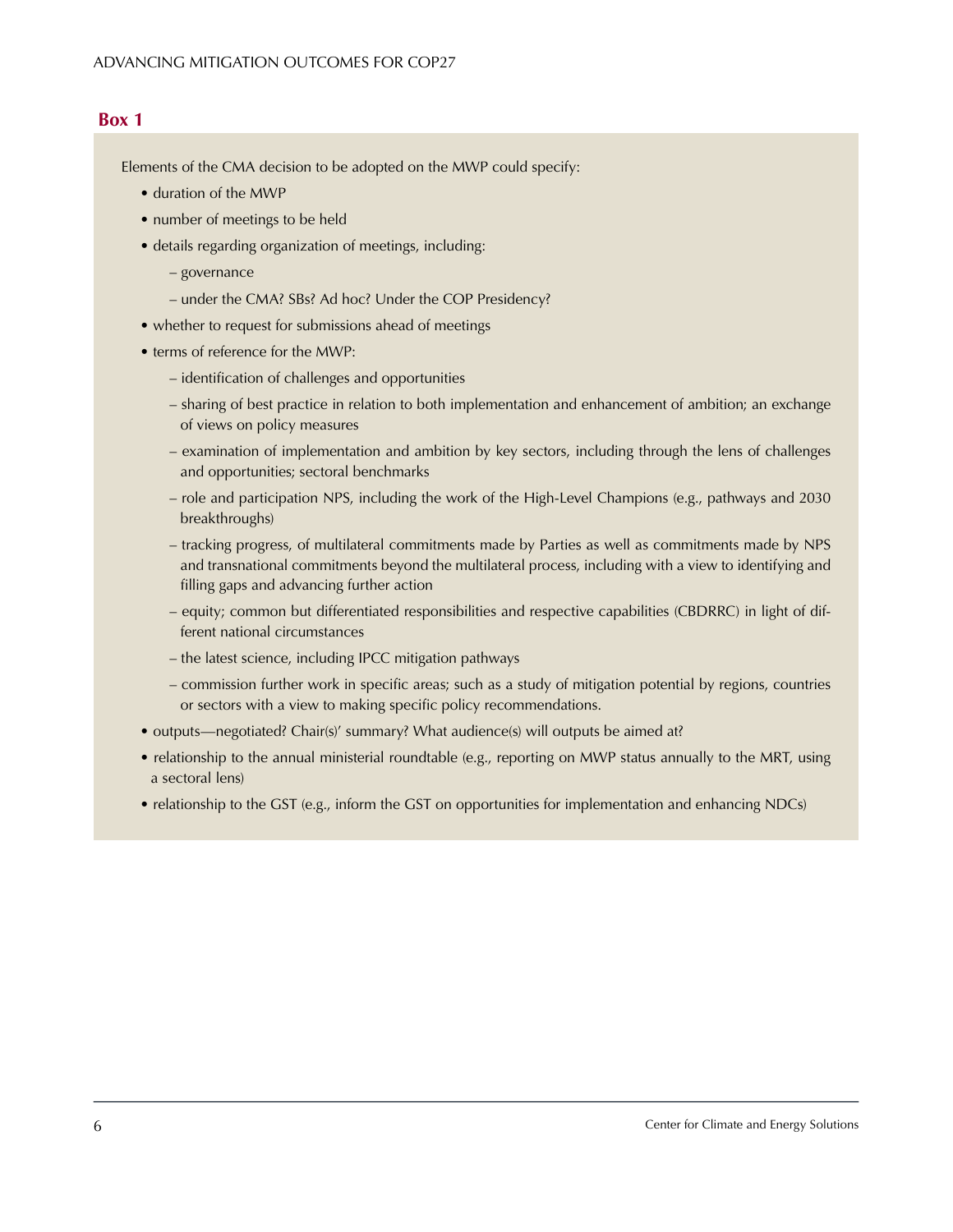they should focus on, and what the outputs should be or in what form. There has also been no process established to make decisions in that regard.

Consideration will need to be given to answering these open questions and for how best to prepare for the first MRT at COP27. This could involve:

- intersessional discussions at the technical and political level
- discussions at the pre-COP
- a role for the current and in-coming Presidencies to facilitate preparations.
- The MRT could, among other things:
- be informed by the work of the MWP, and provide guidance to the MWP for further work
- consider barriers and opportunities for enhanced ambition and implementation
- look at ambition systemically, including in the context of different sectors and follow up on previously announced initiatives and pledges
- consider ambition of NPS and the work of the HLCs
- evidence progress, including against relevant mandates coming out of COP26, such as alignment of NDCs and LTS with 1.5 degrees C and putting in place domestic implementation measures
- consider issues related to just transition
- consider the latest science
- set out political statements of intent.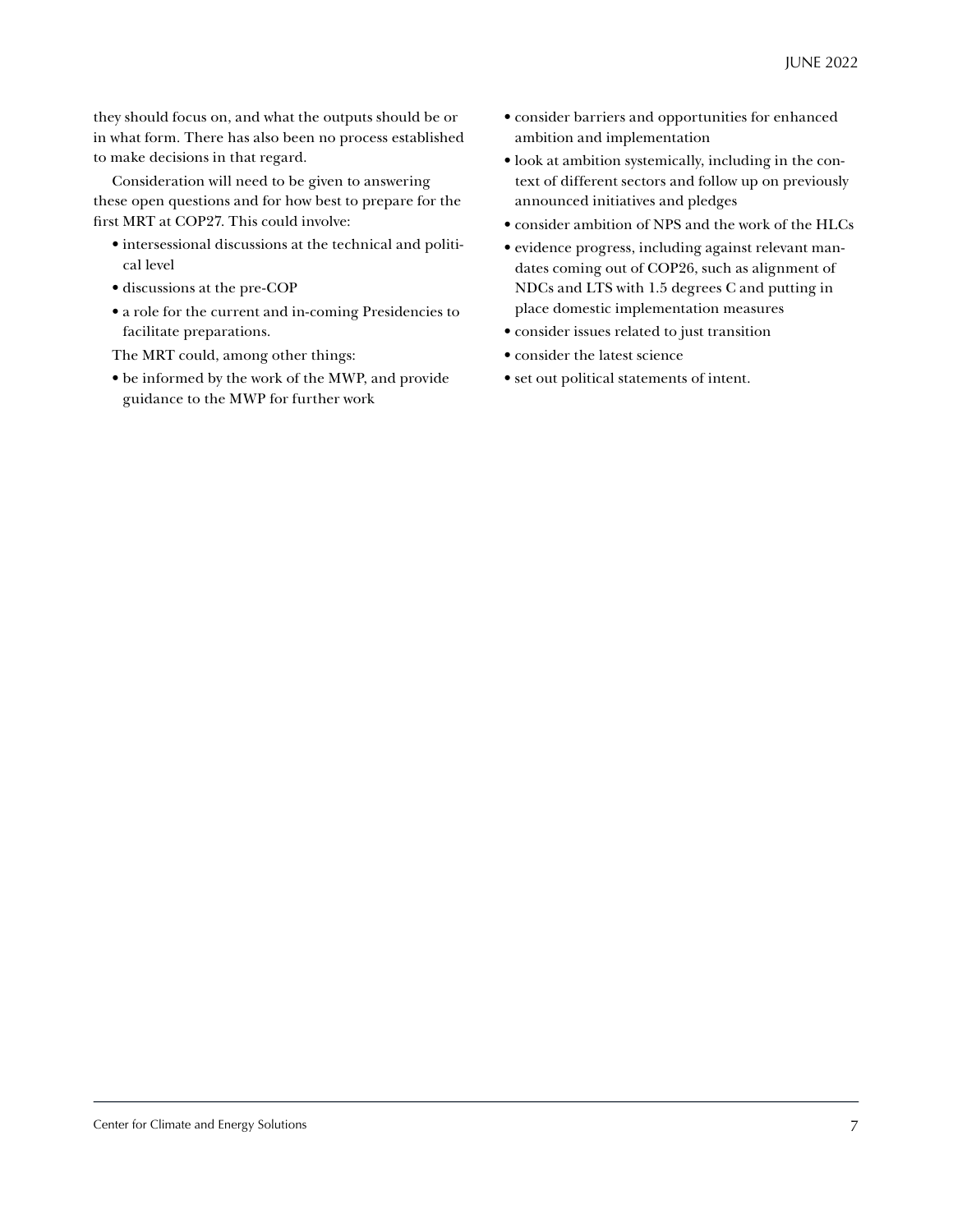## <span id="page-7-0"></span>**ENDNOTES**

[1](#page-0-0) IPCC, Climate Change 2022, Mitigation of Climate Change, Summary for Policymakers, Working Group III contribution to the Sixth Assessment Report of the Intergovernmental Panel on Climate Change (Apr. 4, 2022), [https://report.](https://report.ipcc.ch/ar6wg3/pdf/IPCC_AR6_WGIII_SummaryForPolicymakers.pdf) [ipcc.ch/ar6wg3/pdf/IPCC\\_AR6\\_WGIII\\_SummaryForPolicymakers.pdf](https://report.ipcc.ch/ar6wg3/pdf/IPCC_AR6_WGIII_SummaryForPolicymakers.pdf).

[2](#page-0-0) UNFCCC, Decision 1/CMA.3, [https://unfccc.int/sites/default/files/resource/cma2021\\_10\\_add1\\_adv.pdf](https://unfccc.int/sites/default/files/resource/cma2021_10_add1_adv.pdf).

[3](#page-1-0) UNFCCC, Pre-2020 Ambition and Implementation, webpage,<https://unfccc.int/topics/pre-2020>.

[4](#page-1-0) UNFCCC, Climate Dialogues, Roundtable on pre-2020 implementation and ambition, Concept Note (Nov. 2020), [https://unfccc.int/sites/default/files/resource/External%20concept%20note\\_pre2020RT.pdf](https://unfccc.int/sites/default/files/resource/External%20concept%20note_pre2020RT.pdf).

[5](#page-2-0) UNFCCC, 2018 Talanoa Dialogue, webpage, [https://unfccc.int/process-and-meetings/the-paris-agree](https://unfccc.int/process-and-meetings/the-paris-agreement/the-paris-agreement/2018-talanoa-dialogue-platform)[ment/the-paris-agreement/2018-talanoa-dialogue-platform](https://unfccc.int/process-and-meetings/the-paris-agreement/the-paris-agreement/2018-talanoa-dialogue-platform); Jennifer Huang, "Talanoa Dialogue: Building Trust and Informing Climate Action," *Center for Climate and Energy Solutions (blog),* February 8, 2018, [https://www.c2es.org/2018/02/](https://www.c2es.org/2018/02/talanoa-dialogue-building-trust-and-informing-climate-action/) [talanoa-dialogue-building-trust-and-informing-climate-action/.](https://www.c2es.org/2018/02/talanoa-dialogue-building-trust-and-informing-climate-action/)

[6](#page-2-0) UNFCCC, 2019 Climate Action Summit, webpage, [https://www.un.org/en/](https://www.un.org/en/climatechange/2019-climate-action-summit) [climatechange/2019-climate-action-summit.](https://www.un.org/en/climatechange/2019-climate-action-summit)

[7](#page-2-0) UNFCCC, Bonn Climate Change Conference – June 2022, SBSTA 56 Provisional Agenda and Annotation (Mar. 28, 2022), [https://unfccc.int/sites/default/files/resource/sbsta2022\\_01\\_adv.pdf](https://unfccc.int/sites/default/files/resource/sbsta2022_01_adv.pdf); UNFCCC, Bonn Climate Change Conference – June 2022, SBSTA 56 Provisional Agenda and Annotation (Mar. 28, 2022), [https://unfccc.int/sites/default/](https://unfccc.int/sites/default/files/resource/sbi2022_1_adv.pdf) [files/resource/sbi2022\\_1\\_adv.pdf.](https://unfccc.int/sites/default/files/resource/sbi2022_1_adv.pdf)

[8](#page-2-0) UNFCCC, Bonn Climate Change Conference – June 2022, SBSTA and SBI 56 by SBSTA and SBI, [https://unfccc.](https://unfccc.int/documents/477020) [int/documents/477020](https://unfccc.int/documents/477020); [https://unfccc.int/documents/477021.](https://unfccc.int/documents/477021)

[9](#page-3-0) IPCC, Climate Change 2022, Mitigation of Climate Change, Summary for Policymakers, Working Group III contribution to the Sixth Assessment Report of the Intergovernmental Panel on Climate Change (Apr. 4, 2022), [https://report.](https://report.ipcc.ch/ar6wg3/pdf/IPCC_AR6_WGIII_SummaryForPolicymakers.pdf) [ipcc.ch/ar6wg3/pdf/IPCC\\_AR6\\_WGIII\\_SummaryForPolicymakers.pdf](https://report.ipcc.ch/ar6wg3/pdf/IPCC_AR6_WGIII_SummaryForPolicymakers.pdf).